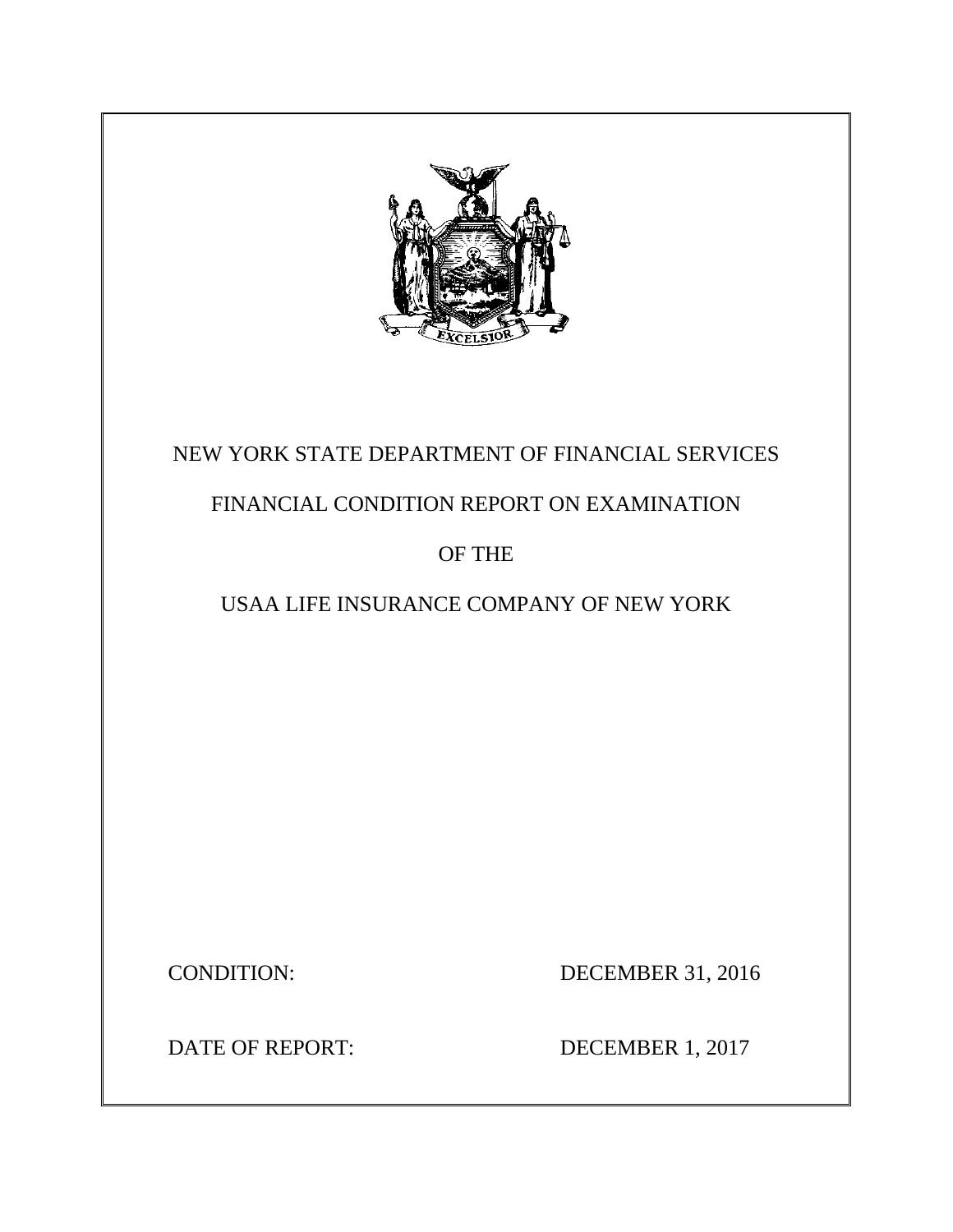## NEW YORK STATE DEPARTMENT OF FINANCIAL SERVICES

### FINANCIAL CONDITION REPORT ON EXAMINATION

## OF THE

## USAA LIFE INSURANCE COMPANY OF NEW YORK

## AS OF

DECEMBER 31, 2016

**DECEMBER 1, 2017** 

DATE OF REPORT: DECEMBER 1, 2017<br>EXAMINER: ALEA TALBERT-PENCE, CFE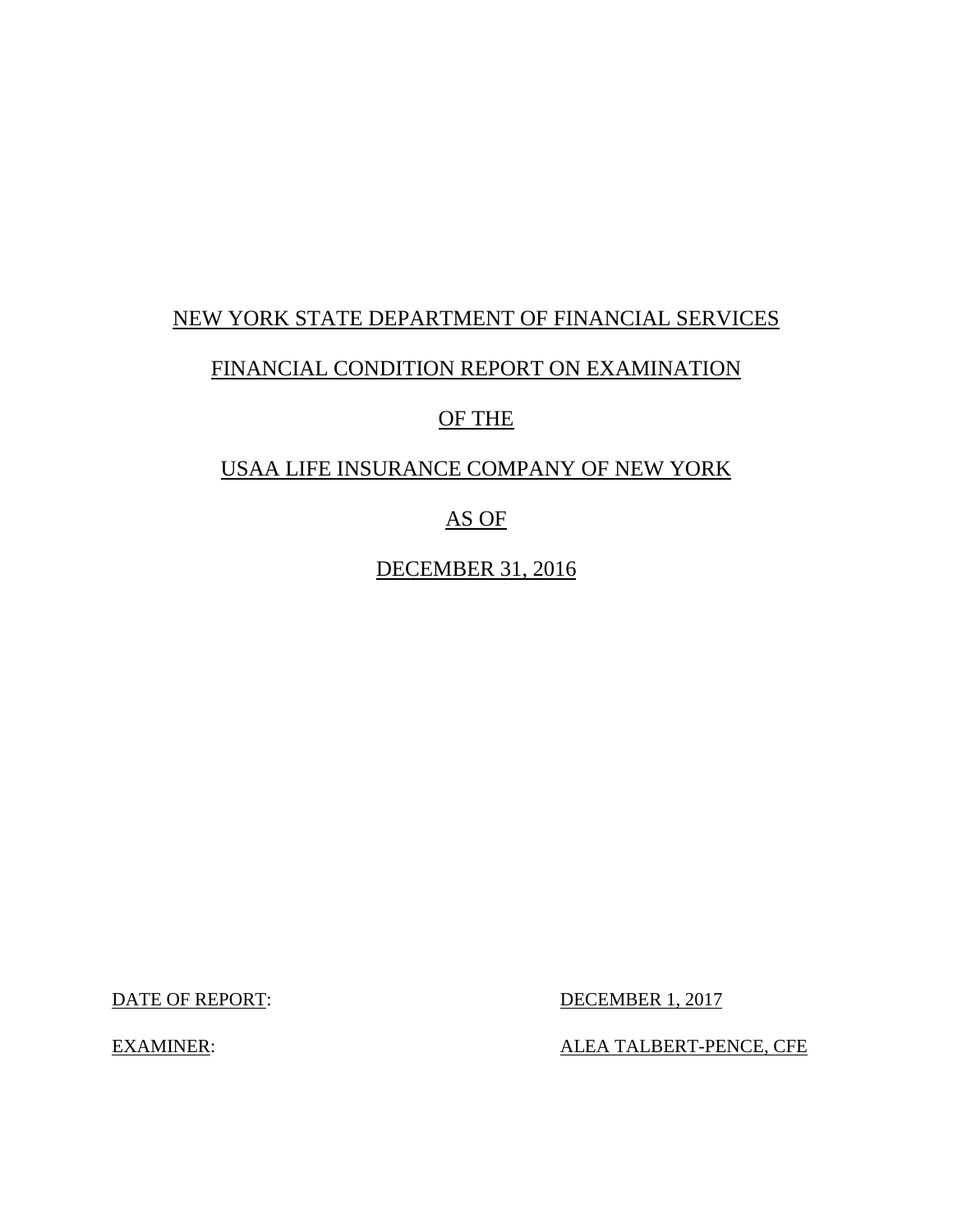## TABLE OF CONTENTS

| ITEM             |                                     | PAGE NO.       |
|------------------|-------------------------------------|----------------|
| 1.               | Scope of examination                | $\overline{2}$ |
| 2.               | Description of Company              | 4              |
|                  | A. History                          | 4              |
|                  | B. Holding company                  | $\overline{4}$ |
|                  | C. Organizational chart             | 4              |
|                  | D. Service agreements               | 5              |
|                  | E. Management                       | 5              |
| 3.               | Territory and plan of operations    | 8              |
|                  | A. Statutory and special deposits   | 8              |
|                  | <b>B.</b> Direct operations         | 8              |
|                  | C. Reinsurance                      | 8              |
| $\overline{4}$ . | Significant operating results       | 10             |
| 5.               | <b>Financial statements</b>         | 12             |
|                  | A. Independent accountants          | 12             |
|                  | <b>B.</b> Net admitted assets       | 13             |
|                  | C. Liabilities, capital and surplus | 14             |
|                  | D. Condensed summary of operations  | 15             |
|                  | E. Capital and surplus account      | 16             |
|                  |                                     |                |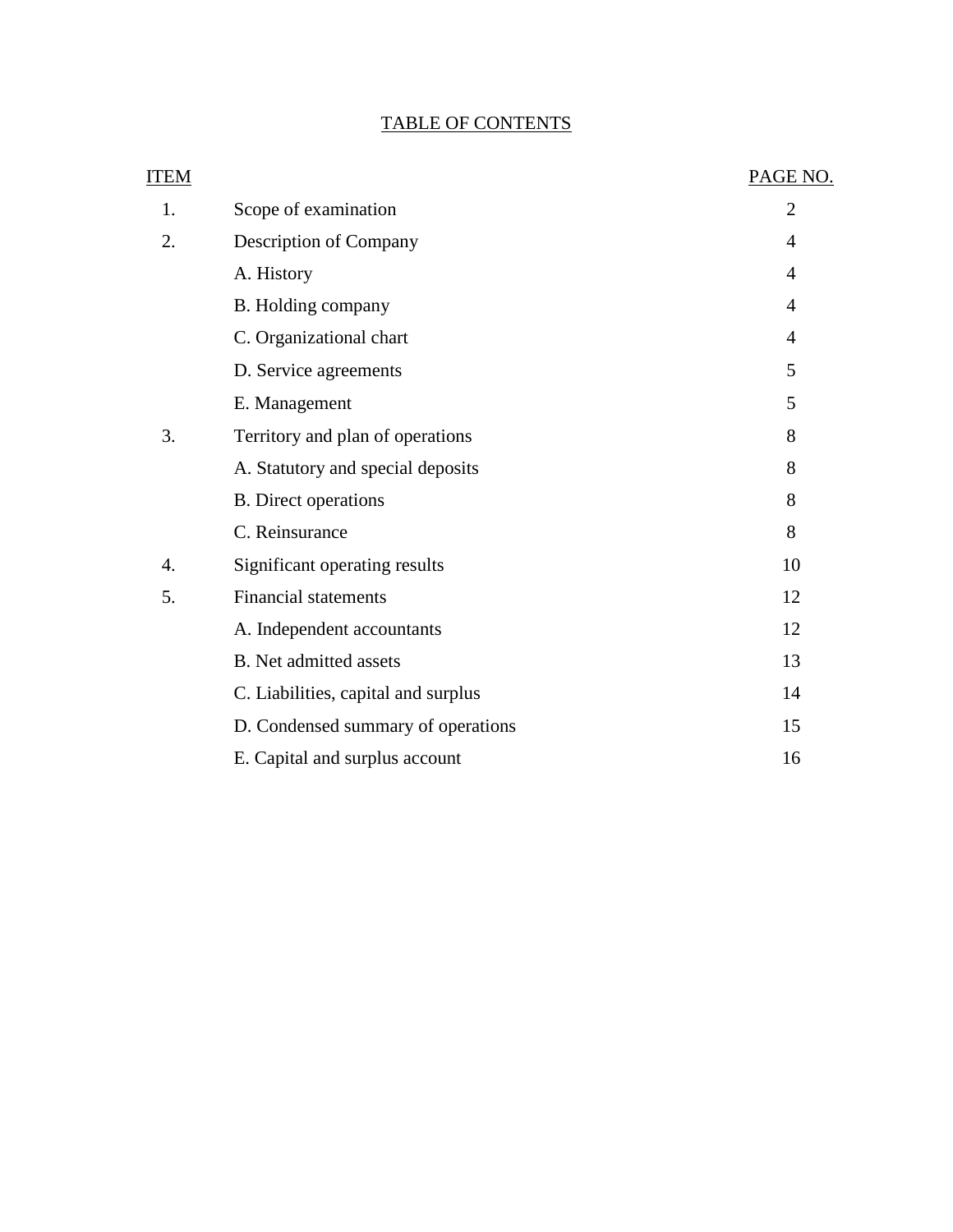

## NEW YORK STATE DEPARTMENT<sub>of</sub> **FINANCIAL SERVICES**

Andrew M. Cuomo **Maria T. Vullo** Maria T. Vullo Governor Superintendent

July 27, 2018

Honorable Maria T. Vullo Superintendent of Financial Services New York, New York 10004

Madam:

 In accordance with instructions contained in Appointment No. 31628, dated May 3, 2017, USAA Life Insurance Company of New York, hereinafter referred to as "the Company," at its and annexed hereto, an examination has been made into the condition and affairs of administrative office located at 9800 Fredericksburg Rd., San Antonio, TX 78288.

 Wherever "Department" appears in this report, it refers to the New York State Department of Financial Services.

The report indicating the results of this examination is respectfully submitted.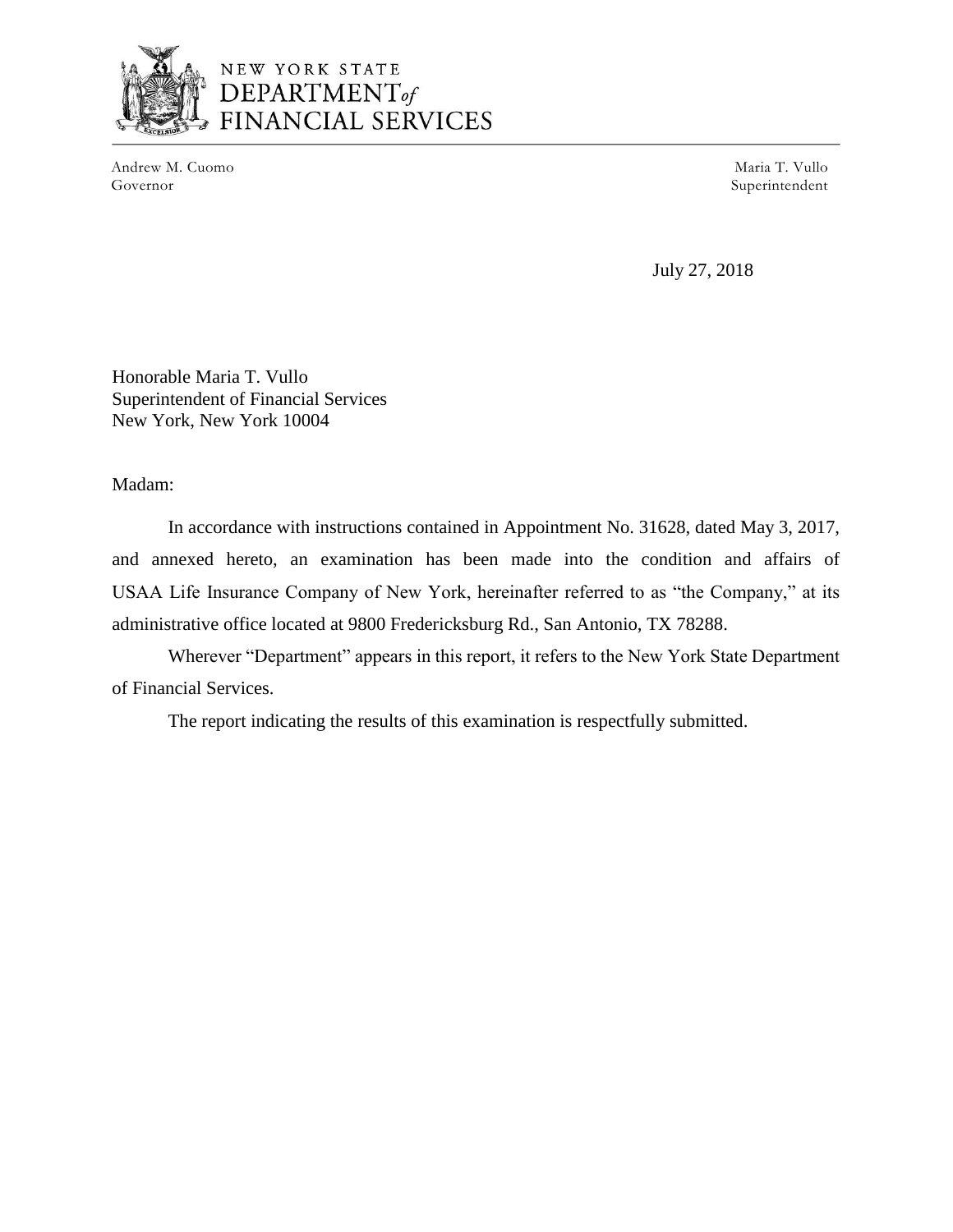#### 1. SCOPE OF EXAMINATION

 The examination of the Company was a full scope examination as defined in the *NAIC*  covers the 3-year period from January 1, 2014, through December 31, 2016. The examination was conducted observing the guidelines and procedures in the Handbook and, where deemed to the date of this report, were also reviewed. The last examination of the Company covered the *Financial Condition Examiners Handbook, 2017 Edition (the "Handbook").* The examination appropriate by the examiner, transactions occurring subsequent to December 31, 2016, but prior period of January 1, 2011, through December 31, 2013.

 examiner's assessment of risk in the insurer's operations and utilizing that evaluation in formulating the nature and extent of the examination. The examiner planned and performed the examination to evaluate the current financial condition as well as identify prospective risks that may threaten the future solvency of the insurer. The examiner identified key processes, assessed mitigate those risks. The examination also included assessing the principles used and significant estimates made by management, evaluating the overall financial statement presentation, and Statutory Accounting Principles as adopted by the Department, and annual statement instructions. The examination was conducted on a risk-focused basis in accordance with the provisions of the Handbook published by the National Association of Insurance Commissioners ("NAIC"). The Handbook guidance provides for the establishment of an examination plan based on the the risks within those processes and evaluated the internal control systems and procedures used to determining management's compliance with New York statutes and Department guidelines,

 The examination was called by the Texas Department of Insurance in accordance with the Handbook guidelines, through the NAIC's Financial Exam Electronic Tracking System. Texas served as the lead state with New York participating. Since the lead and participating state are all accredited by the NAIC, the states deemed it appropriate to rely on each other's work.

 environment were utilized to develop the examination approach. The Company's risks and management activities were evaluated incorporating the NAIC's nine branded risk categories. Information about the Company's organizational structure, business approach and control These categories are as follows:

- Pricing/Underwriting
- Reserving
- **Operational**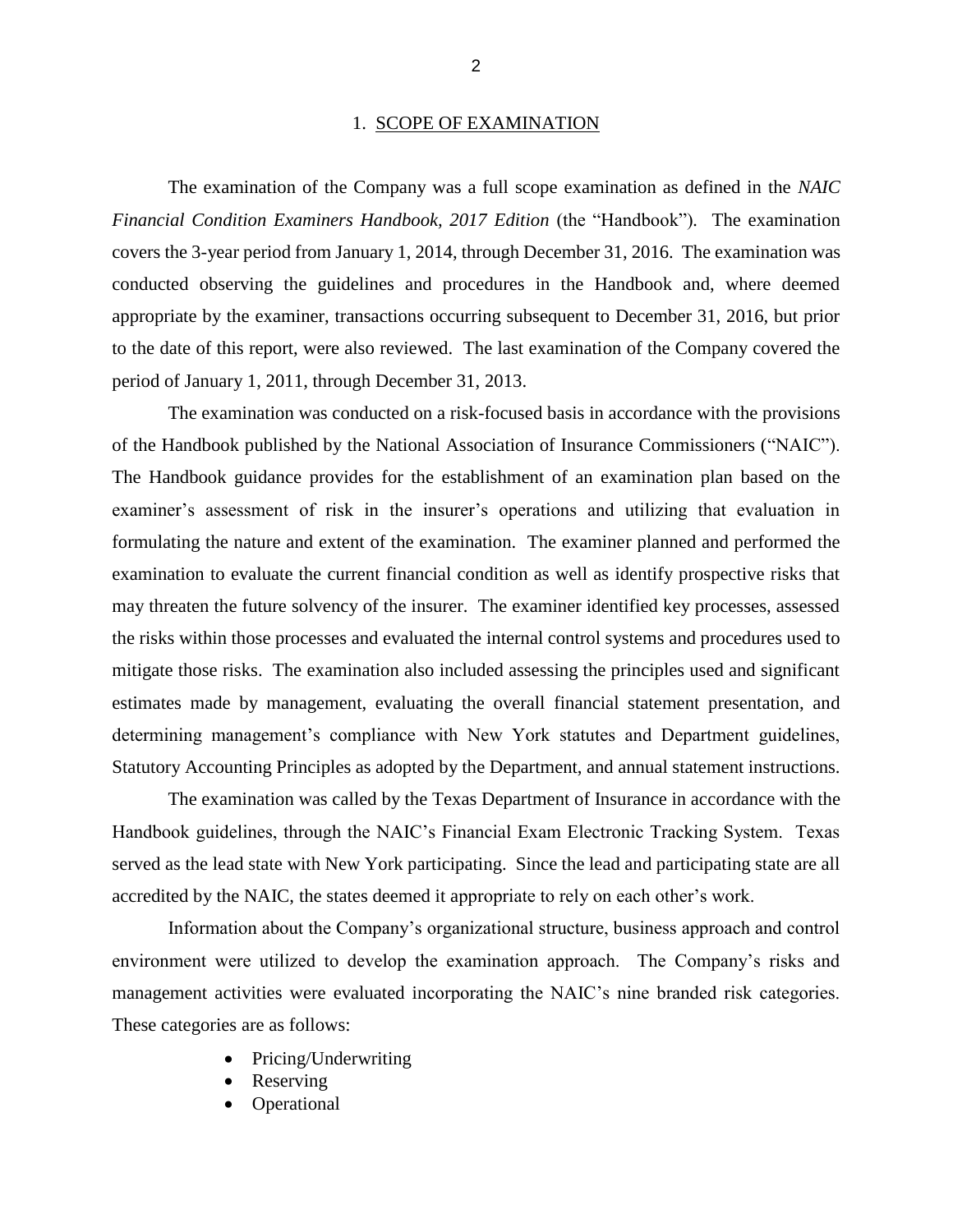- **Strategic**
- Credit
- **Market**
- **Liquidity**
- Legal
- Reputational

 The Company was audited annually, for the years 2014 through 2016, by the accounting firm of Ernst & Young LLP ("EY"). The Company received an unqualified opinion in all years. Certain audit workpapers of the accounting firm were reviewed and relied upon in conjunction with this examination. USAA Life Insurance Company ("USAA Life"), the Company's parent, has an internal audit department and a separate risk management department that has been given the task of assessing the internal control structure and compliance with the NAIC Model Audit Rule on behalf of the Company and its affiliates. USAA Life utilizes Governance, Risk and information technology, statutory reserving, accounting and reporting processes. Where applicable, GRC control testing workpapers and reports were reviewed and portions were relied Compliance ("GRC") software to document and manage risk and control information relating to upon for this examination.

 matters which involve departure from laws, regulations or rules, or which require explanation or This report on examination is confined to financial statements and comments on those description.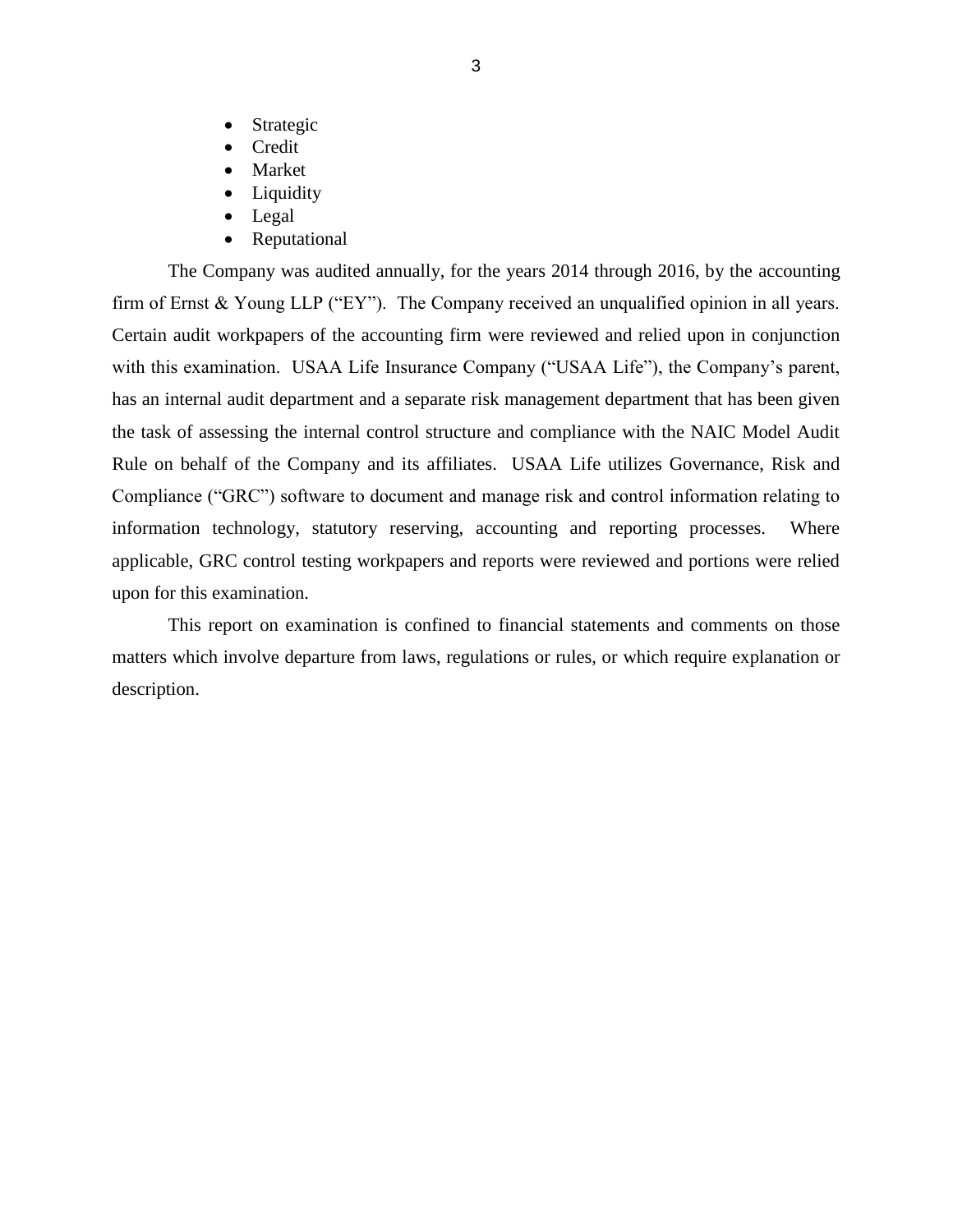#### 2. DESCRIPTION OF COMPANY

#### <span id="page-6-0"></span>A. History

 The Company was incorporated as a stock life insurance company under the laws of New York on October 1, 1997, and was licensed and commenced business on November 14, 1997. Initial resources of \$6,661,425, consisting of common capital stock of \$2,000,000 and paid in and contributed surplus of \$4,661,425, were provided through the sale of 20,000 shares of common stock (with a par value of \$100 each) for \$333.07 per share.

#### B. Holding Company

 The Company is a wholly owned subsidiary of USAA Life, a Texas domiciled life insurance company. USAA Life is in turn a wholly owned subsidiary of United Services Automobile Association ("USAA"), a Texas reciprocal inter-insurance exchange.

#### C. Organizational Chart

 An organization chart reflecting the relationship between the Company and significant entities in its holding company system as of December 31, 2016 follows:

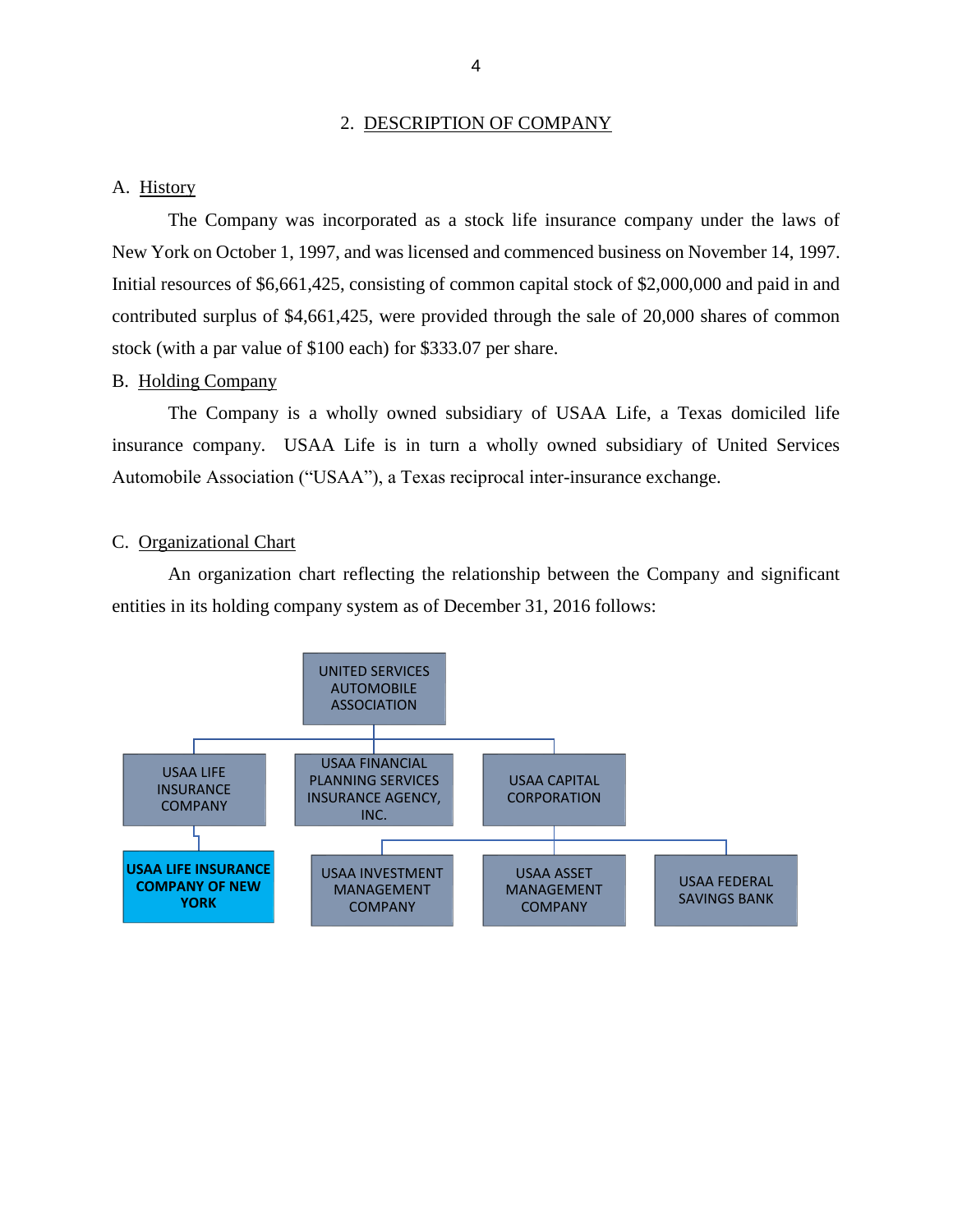#### D. Service Agreements

 The Company had three service agreements in effect with affiliates during the examination period.

| Type of            |            |                     |                 |                           |                       |
|--------------------|------------|---------------------|-----------------|---------------------------|-----------------------|
| Agreement          |            |                     |                 |                           | Expense*              |
| and                |            | Provider $(s)$      | Recipient       |                           | For Each Year         |
| Department         | Effective  | of                  | of              | Specific Service(s)       | of the                |
| <b>File Number</b> | Date       | Services            | <b>Services</b> | Covered                   | Examination           |
| Amended and        | 12/19/2010 | USAA,               | The             | Policyholder services,    | 2016 \$(7,863,923)    |
| Restated           |            | USAA Life,          | Company         | accounting, data          | 2015 \$(8,265,003)    |
| Administrative     |            | and USAA            |                 | processing, tax and       | 2014 \$(6,803,080)    |
| Services           |            | Financial           |                 | auditing, underwriting    |                       |
| Agreement          |            | Services            |                 | and policy issuance,      |                       |
|                    |            | Planning            |                 | claims, sales, marketing  |                       |
| File No. 43823     |            | Insurance           |                 | and promotional           |                       |
|                    |            | Agency, Inc.        |                 | services, functional      |                       |
|                    |            |                     |                 | support services, and     |                       |
|                    |            |                     |                 | reinsurance services      |                       |
| Financial          | 01/01/2012 | <b>USAA</b> Asset   | The             | Investment management     | 2016 \$(456,304)      |
| Management         |            | Management          | Company         | and advisory services     | 2015 \$(212,092)      |
| and Investment     |            | Company             |                 |                           | 2014 \$(206,843)      |
| Advisory           |            |                     |                 |                           |                       |
| Agreement          |            |                     |                 |                           |                       |
|                    |            |                     |                 |                           |                       |
| File No. 45739     |            |                     |                 |                           |                       |
| <b>ACH</b>         | 03/01/2013 | Federal             | The             | <b>Automated Clearing</b> | $2016 \, \$(0)$       |
| Origination        |            | <b>Savings Bank</b> | Company         | House debit and credit    | $2015 \, \text{$(0)}$ |
| <b>Services</b>    |            |                     |                 | origination services      | $2014 \, \text{$(0)}$ |
| Agreement          |            |                     |                 |                           |                       |
|                    |            |                     |                 |                           |                       |
| File No. 46000     |            |                     |                 |                           |                       |

\*Amount of Expense Incurred by the Company

 The Company participates in a federal income tax allocation agreement with its parent and affiliates.

#### E. Management

 The Company's by-laws provide that the board of directors shall be comprised of not less than 7 and not more than 18 directors. Directors are elected for a period of one year at the annual of directors consisted of seven members. Meetings of the board are held in May and November meeting of the stockholders held in September of each year. As of December 31, 2016, the board of each year.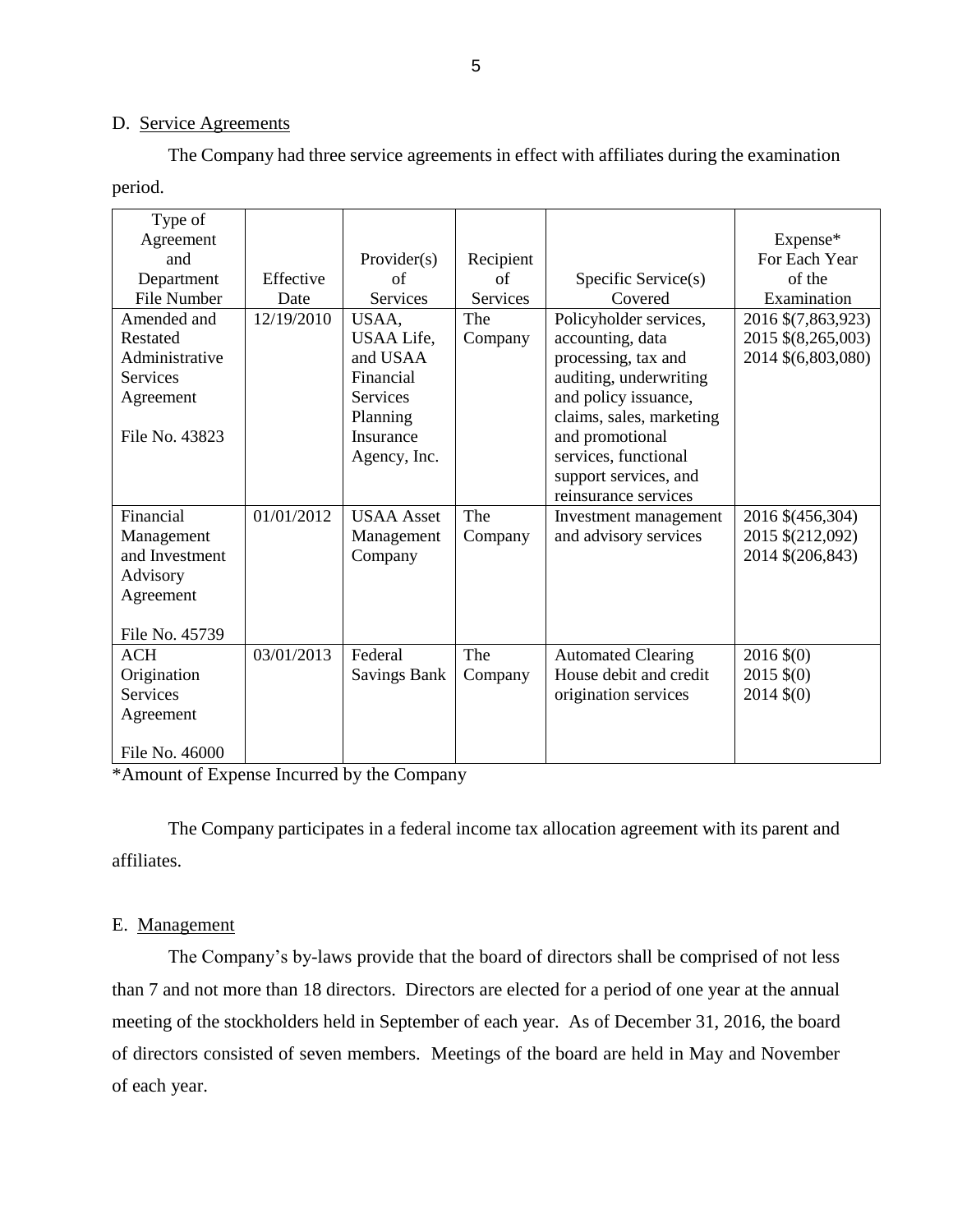2016, were as follows: The seven board members and their principal business affiliations, as of December 31,

| <b>Name and Residence</b>             | <b>Principal Business Affiliation</b>                                                                    | <b>Year First</b><br><b>Elected</b> |
|---------------------------------------|----------------------------------------------------------------------------------------------------------|-------------------------------------|
| Mathew R. Blunt*<br>Middleburg, VA    | President<br><b>American Automotive Policy Council</b>                                                   | 2011                                |
| Brandon D. Carter<br>San Antonio, TX  | President<br><b>USAA Life Insurance Company of New York</b>                                              | 2014                                |
| Janet E. Glover*<br>White Plains, NY  | President<br>Green Hybrid Energy Solutions, Inc.                                                         | 2013                                |
| Shawn T. Loftus<br>San Antonio, TX    | Senior Vice President and Chief Actuary<br><b>USAA Life Insurance Company of New York</b>                | 2007                                |
| Edgar K. Rugenstein*<br>Poughquag, NY | <b>Chief Operating Officer</b><br>Crown Maple and Madava Farms                                           | 2013                                |
| Jeff E. Tucker<br>San Antonio, TX     | Vice President, Senior Financial Officer and Treasurer<br><b>USAA Life Insurance Company of New York</b> | 2013                                |
| William S. White<br>San Antonio, TX   | Vice President and Investment Solutions Line Leader<br><b>USAA Life Insurance Company of New York</b>    | 2013                                |

\*Not affiliated with the Company or any other company in the holding company system

 committees indicated that meetings were well attended and that each director attended a majority The examiner's review of the minutes of the meetings of the board of directors and its of meetings.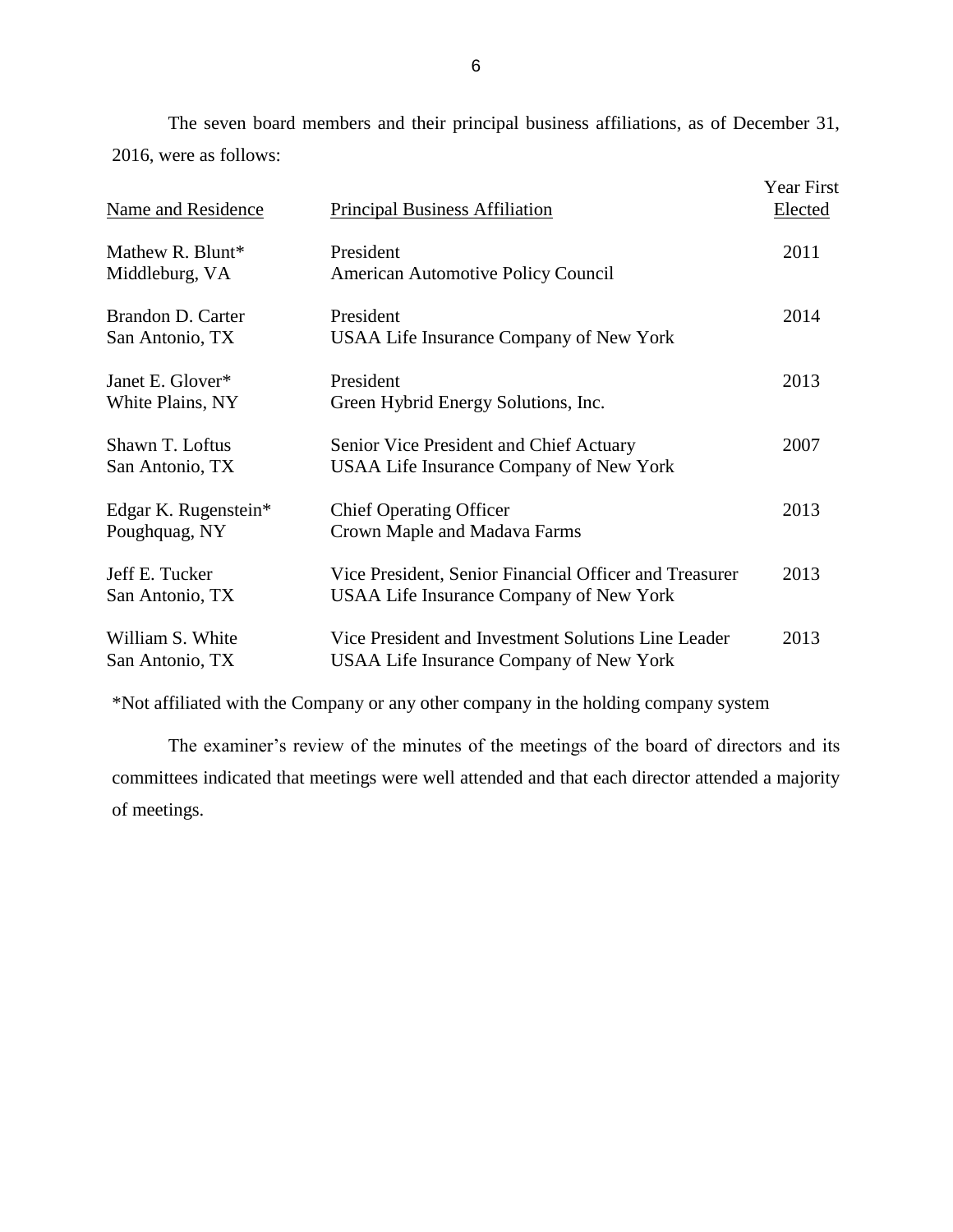The following is a listing of the principal officers of the Company as of December 31, 2016:

### Name Title

| Brandon D. Carter<br>Shawn T. Loftus<br>Michael Belko | President<br>Senior Vice President and Chief Actuary<br>Vice President and Chief Life Underwriter |
|-------------------------------------------------------|---------------------------------------------------------------------------------------------------|
| David R. McDermitt                                    | Vice President and Chief Privacy Officer                                                          |
| Kirsten M. Register                                   | Vice President and Controller                                                                     |
| Jeff E. Tucker                                        | Vice President, Senior Financial Officer and Treasurer                                            |
| Patrick Wageman                                       | Vice President and Tax Officer                                                                    |
| William S. White                                      | Vice President and Investment Solutions Line Leader                                               |
| Lori Massey-Brissette*                                | <b>Assistant Vice President and Consumer Services Officer</b>                                     |
| Luke C. McLaren                                       | Secretary                                                                                         |
| Peter Goodyear                                        | Anti-Money Laundering Compliance Officer                                                          |
| Debbie Patteson                                       | Life Insurance Compliance Officer                                                                 |

\*Designated consumer services officer per Section 216.4(c) of 11 NYCRR 216 (Insurance Regulation 64)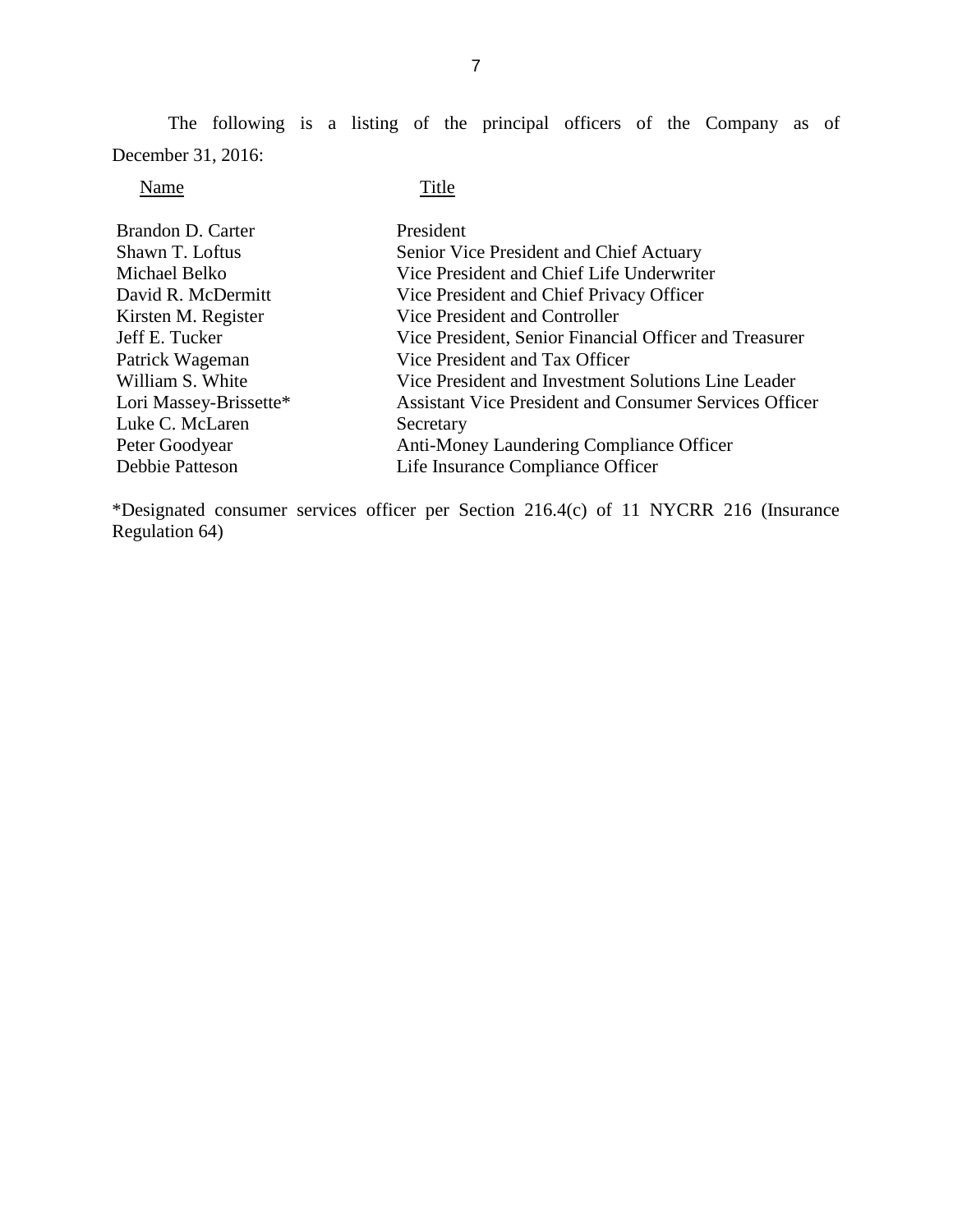<span id="page-10-0"></span> The Company is authorized to write life insurance, annuities and accident and health insurance as defined in paragraphs 1, 2 and 3 of Section 1113(a) of the New York Insurance Law.

 The Company is licensed to transact business only in New York. In 2016, 80.6% of life premiums, 93.7% of annuity considerations and all deposit type funds were received from New York. Policies are written on a participating and non-participating basis.

#### A. Statutory and Special Deposits

 Treasury Bonds on deposit with the State of New York, its domiciliary state, for the benefit of all As of December 31, 2016, the Company had \$450,000 (par value) of United States policyholders, claimants and creditors of the Company.

#### B. Direct Operations

 The Company issues individual life insurance (whole, term and universal) and fixed annuity products. The Company's target market is the military, and spouses and dependents of military members ages 21 to 60. The Company's products and services are available to the general public. However, it does not actively solicit sales to the general public.

 The Company's agency operations are conducted on a direct response basis. All life and annuity products are exclusively distributed by the Company's affiliate, USAA Financial Planning Services Insurance Agency, Inc. ("FPS"), pursuant to an administrative services agreement. All agents are salaried employees of FPS.

#### C. Reinsurance

 As of December 31, 2016, the Company had reinsurance treaties in effect with 11 companies, of which 9 were authorized or accredited. The Company's whole life, universal life, and term life business is reinsured on a coinsurance and yearly renewable term basis. Reinsurance is provided on an automatic and facultative basis.

 The maximum retention limit for individual life contracts is \$1,000,000. The total face amount of life insurance ceded as of December 31, 2016, was \$8,013,083,514, which represents 62% of the total face amount of life insurance in force. Reserve credit taken for reinsurance ceded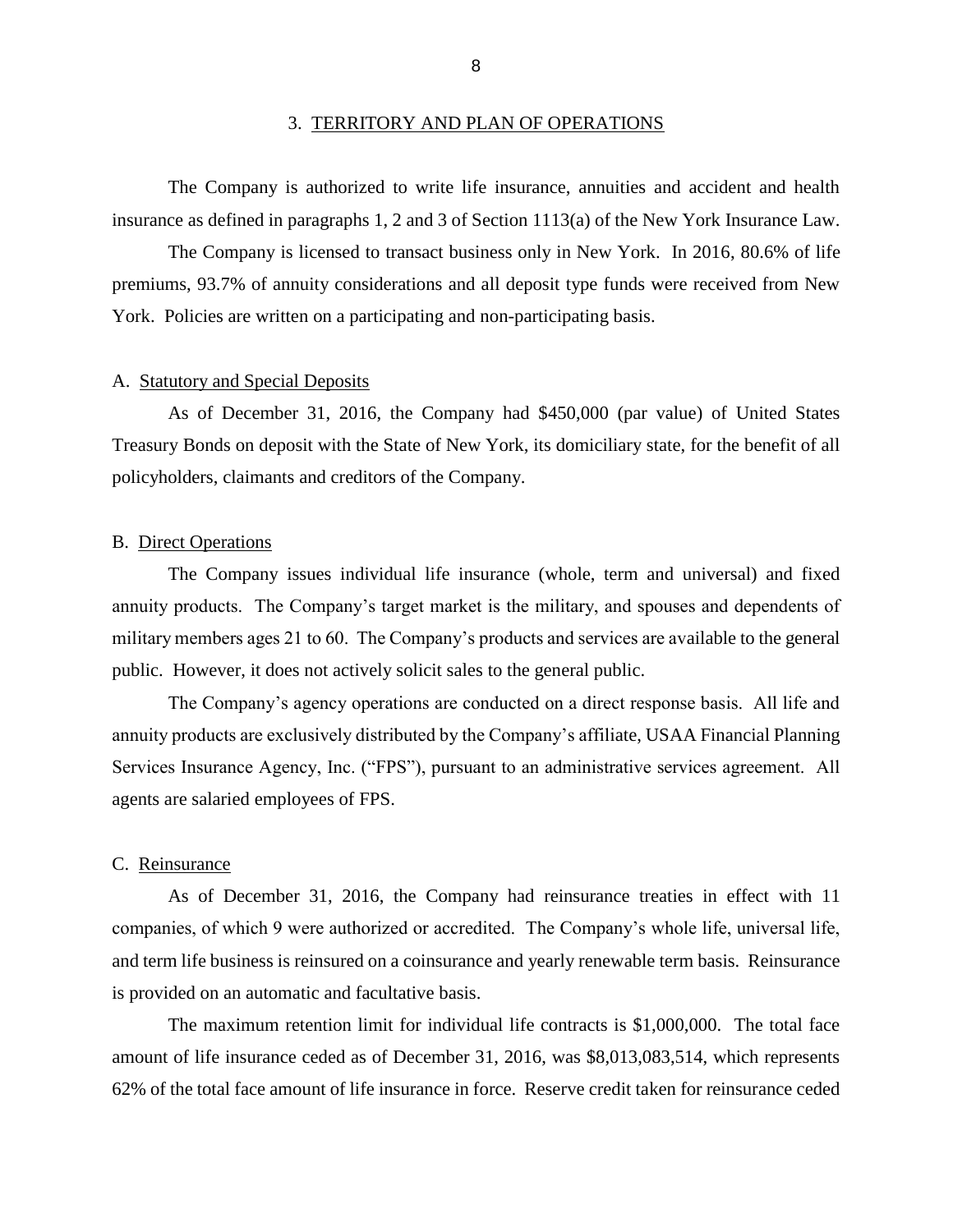to unauthorized companies, totaling \$6,625,766, was supported by letters of credit and trust agreements.

The Company did not assume any reinsurance business.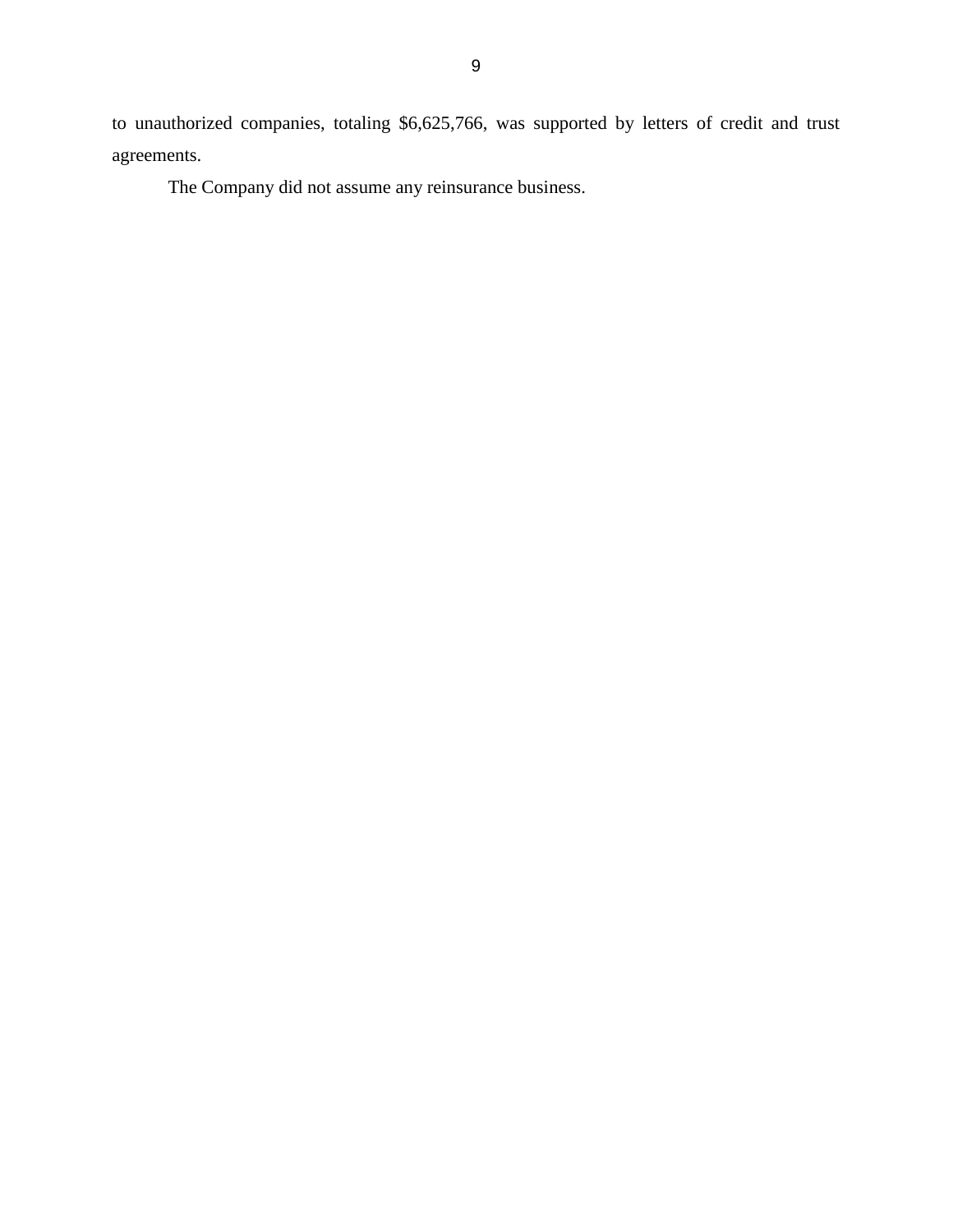#### 4. SIGNIFICANT OPERATING RESULTS

 during the period under examination as extracted from its filed annual statements. Failure of items Indicated below is significant information concerning the operations of the Company to add to the totals shown in any table in this report is due to rounding.

 The following table indicates the Company's financial growth during the period under review:

|                                                                                                                          | December 31,<br>2014                                         | December 31,<br>2016                                        | Increase                                               |
|--------------------------------------------------------------------------------------------------------------------------|--------------------------------------------------------------|-------------------------------------------------------------|--------------------------------------------------------|
| Admitted assets                                                                                                          | \$665,406,581                                                | \$734,570,411                                               | \$69,163,830                                           |
| Liabilities                                                                                                              | \$597,373,457                                                | \$657,416,220                                               | \$60,042,763                                           |
| Common capital stock<br>Gross paid in and contributed surplus<br>Unassigned funds (surplus)<br>Total capital and surplus | 2,000,000<br>\$.<br>21,482,647<br>44,550,477<br>\$68,033,124 | 2,000,000<br>\$<br>21,482,647<br>53,671,544<br>\$77,154,191 | \$<br>$\Omega$<br>$\theta$<br>9,121,067<br>\$9,121,067 |
| Total liabilities, capital and surplus                                                                                   | \$665,406,581                                                | \$734,570,411                                               | \$69,163,830                                           |

 The Company's invested assets as of December 31, 2016 were mainly comprised of bonds (98.3%).

 The majority (94.6%) of the Company's bond portfolio, as of December 31, 2016, was comprised of investment grade obligations.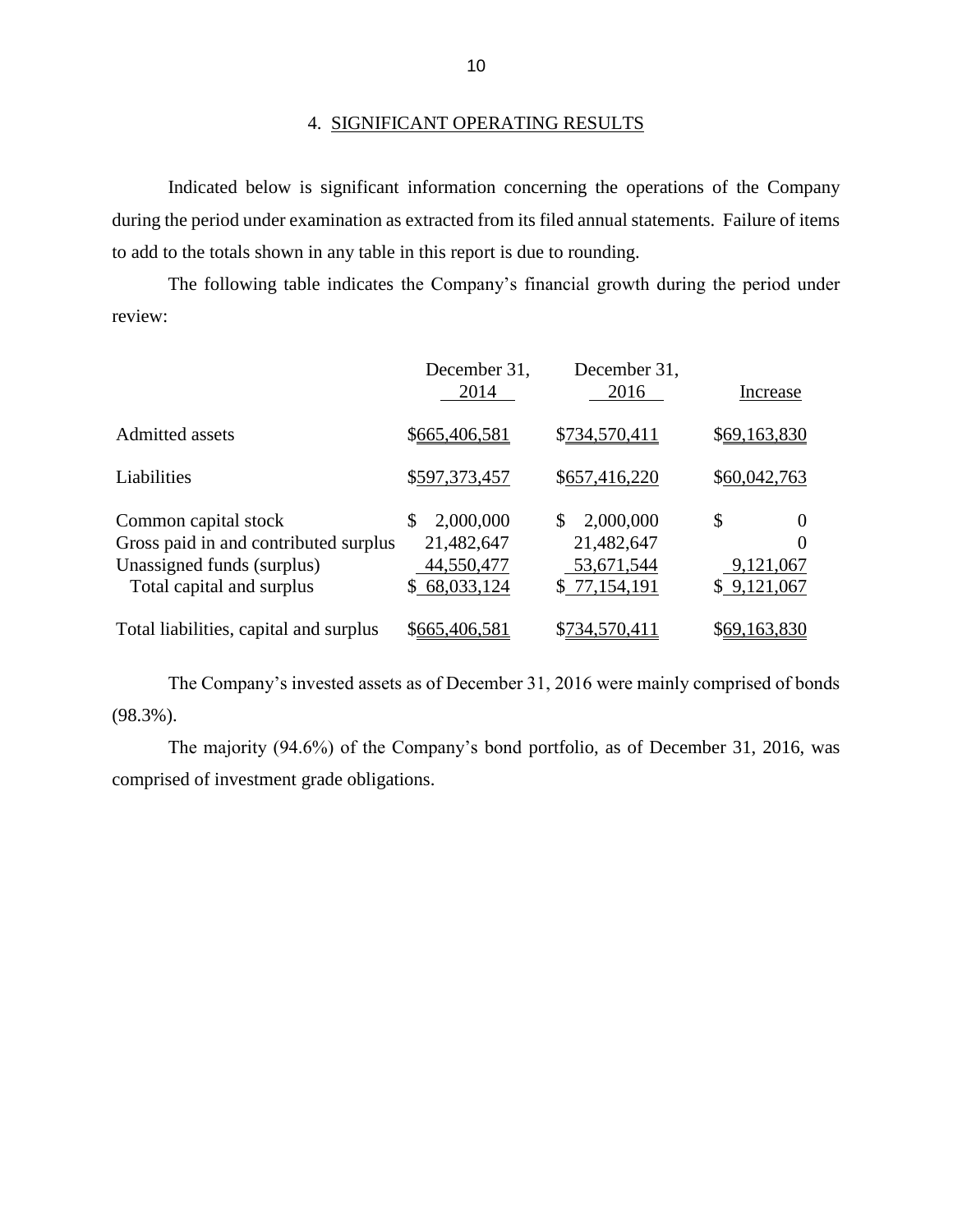The following has been extracted from the Exhibits of Annuities in the filed annual statements for each of the years under review:

|                                                                                                  | <b>Ordinary Annuities</b> |                       |                       |
|--------------------------------------------------------------------------------------------------|---------------------------|-----------------------|-----------------------|
|                                                                                                  | 2014                      | 2015                  | 2016                  |
| Outstanding, end of previous year<br>Issued during the year<br>Other net changes during the year | 5,124<br>337<br>(172)     | 5,289<br>385<br>(152) | 5,522<br>330<br>(129) |
| Outstanding, end of current year                                                                 | $28^{\circ}$              | <u>5,522</u>          | .723                  |

 The following is the net gain (loss) from operations by line of business after federal income taxes but before realized capital gains (losses) reported for each of the years under examination in the Company's filed annual statements:

|                                                                                | 2014                             | 2015                                 | 2016                              |
|--------------------------------------------------------------------------------|----------------------------------|--------------------------------------|-----------------------------------|
| Ordinary:<br>Life insurance<br>Individual annuities<br>Supplementary contracts | 395,313<br>4,863,296<br>(58,984) | 417,146<br>S.<br>4,199,402<br>87,464 | \$314,303<br>4,465,137<br>132,694 |
| Total ordinary                                                                 | \$5,199,625                      | \$4,704,012                          | \$4,912,134                       |
| Total                                                                          | \$5,199,625                      | \$4,704,012                          | \$4,912,134                       |

 The decrease in income from supplementary contracts in 2014 was due to an error in age data, leading to over-reserving for a contract, while the increase in 2015 was due to the adjustment for the error.

 The increase in income from supplementary contracts in 2016 was due to revenue and benefit growth.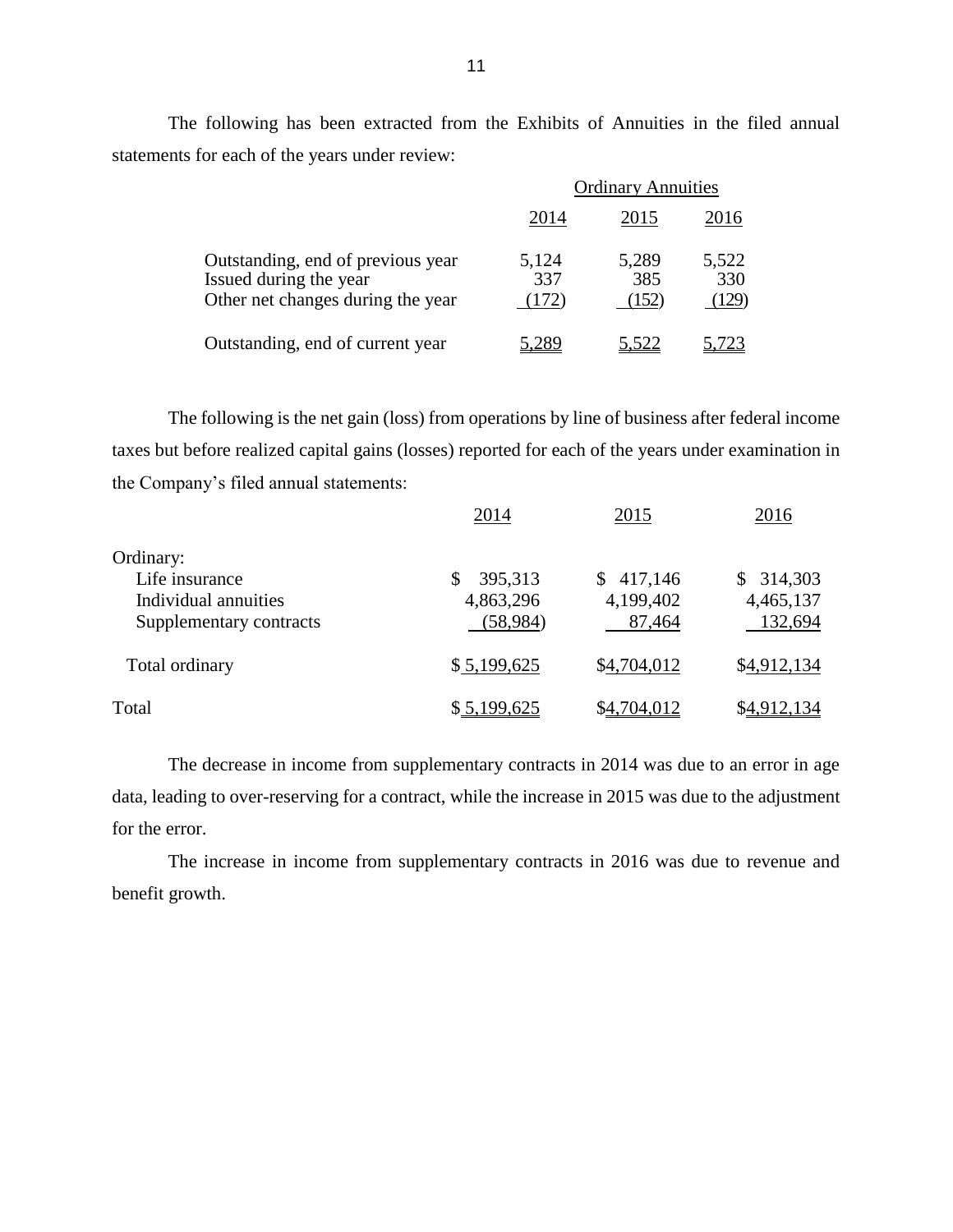#### 5. FINANCIAL STATEMENTS

<span id="page-14-0"></span> The following statements show the assets, liabilities, capital and surplus as of December 31, 2016, as contained in the Company's 2016 filed annual statement, a condensed summary of operations and a reconciliation of the capital and surplus account for each of the years under review. The examiner's review of a sample of transactions did not reveal any differences which materially affected the Company's financial condition as presented in its financial statements contained in the December 31, 2016, filed annual statement.

#### A. Independent Accountants

 EY was retained by the Company to audit the Company's statutory basis statements of financial position as of December  $31<sup>st</sup>$  of each year in the examination period, and the related statutory-basis statements of operations, capital and surplus, and cash flows for the year then ended.

 EY concluded that the statutory financial statements presented fairly, in all material respects, the financial position of the Company at the respective audit dates. Balances reported in these audited financial statements were reconciled to the corresponding years' annual statements with no discrepancies noted.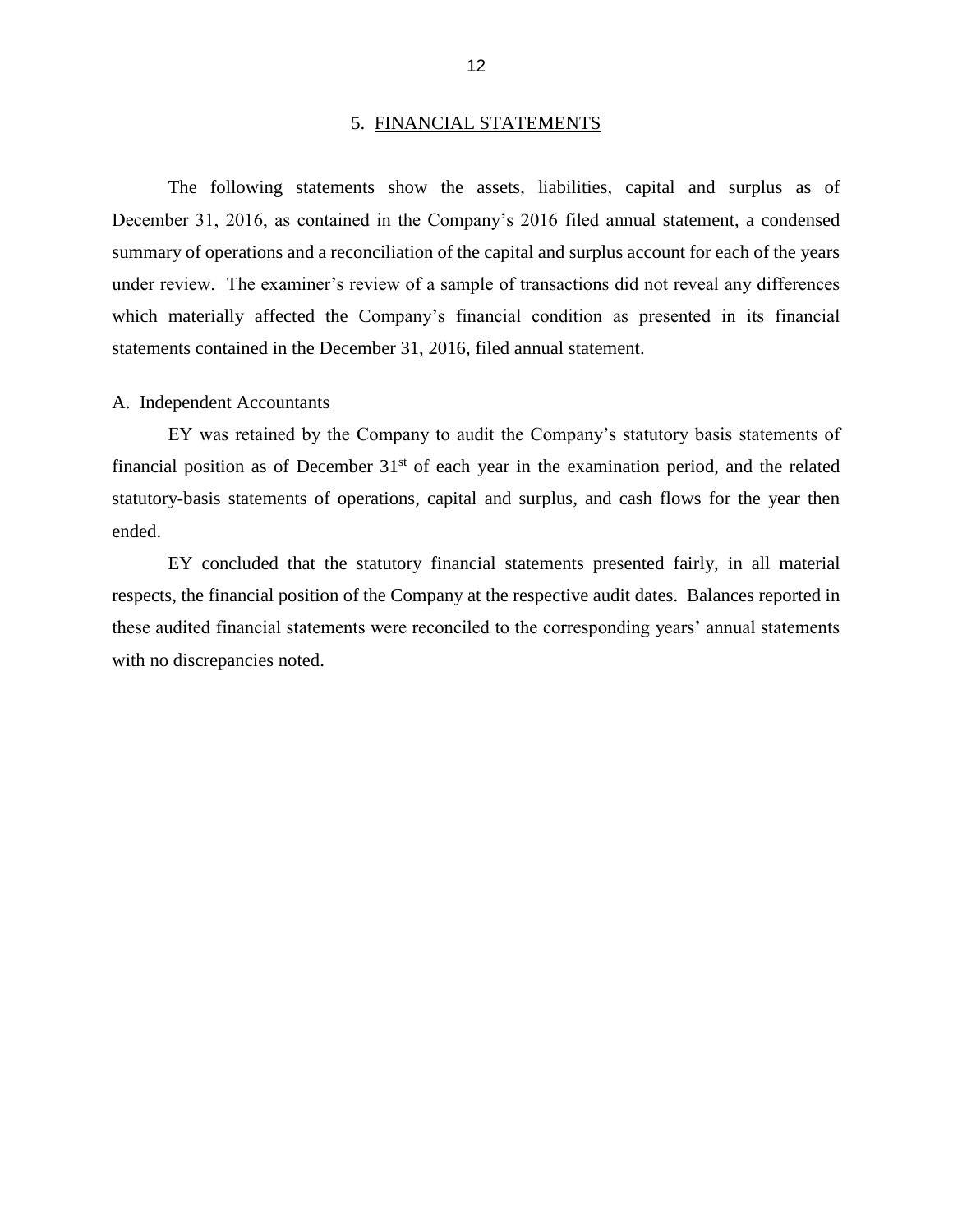## B. Net Admitted Assets

| <b>Bonds</b>                                                            | \$701,087,910 |
|-------------------------------------------------------------------------|---------------|
| Preferred stocks                                                        | 5,000,000     |
| Cash, cash equivalents and short-term investments                       | 1,056,276     |
| Contract loans                                                          | 4,997,418     |
| Other invested assets                                                   | 1,304,732     |
| Receivable for securities                                               | 91,468        |
| Investment income due and accrued                                       | 8,759,605     |
| Premiums and considerations:                                            |               |
| Uncollected premiums and agents' balances in the course of collection   | 89,599        |
| Deferred premiums, agents' balances and installments booked but         |               |
| deferred and not yet due                                                | 464,931       |
| Reinsurance:                                                            |               |
| Amounts recoverable from reinsurers                                     | 1,898,584     |
| Other amounts receivable under reinsurance contracts                    | 200,609       |
| Current federal and foreign income tax recoverable and interest thereon | 274,482       |
| Net deferred tax asset                                                  | 3,372,346     |
| Guaranty funds receivable or on deposit                                 | 1,172,762     |
| Prepaid ceded premiums                                                  | 4,182,584     |
| $A/R$ other                                                             | 7,923         |
| State tax recoverable                                                   | 609,182       |
| Total admitted assets                                                   | \$734,570,411 |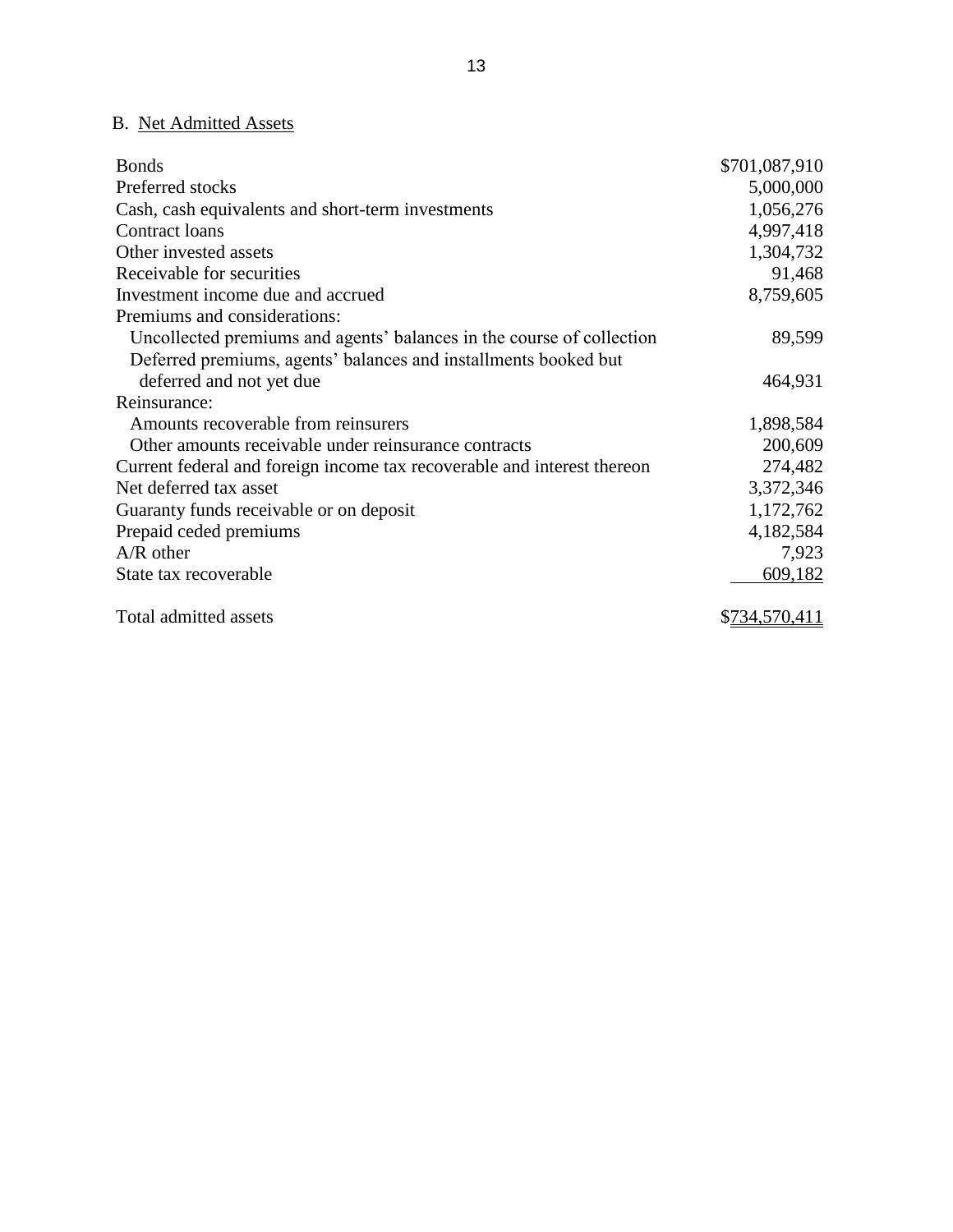C. Liabilities, Capital and Surplus

| Aggregate reserve for life policies and contracts                    | \$633,923,022             |
|----------------------------------------------------------------------|---------------------------|
| Liability for deposit-type contracts                                 | 7,623,493                 |
| Contract claims:                                                     |                           |
| Life                                                                 | 3,544,998                 |
| Policyholders' dividends and coupons due and unpaid                  | 26,659                    |
| Provision for policyholders' dividends and coupons payable in        |                           |
| following calendar year – estimated amounts                          |                           |
| Dividends apportioned for payment                                    | 2,544,096                 |
| Premiums and annuity considerations for life and accident and health |                           |
| contracts received in advance                                        | 73,578                    |
| Contract liabilities not included elsewhere:                         |                           |
| Surrender values on cancelled contracts                              | 4,116                     |
| Interest maintenance reserve                                         | 802,276                   |
| Unearned investment income                                           | 135,196                   |
| Amounts withheld or retained by company as agent or trustee          | 13,699                    |
| Remittances and items not allocated                                  | 815,896                   |
| Miscellaneous liabilities:                                           |                           |
| Asset valuation reserve                                              | 5,175,545                 |
| Payable to parent, subsidiaries and affiliates                       | 1,703,740                 |
| Payable for securities                                               | 1,000,000                 |
| Other accounts payable                                               | 20,648                    |
| Accrued interest payable on policy funds                             | 9,258                     |
| <b>Total liabilities</b>                                             | \$657,416,220             |
| Common capital stock                                                 | $\mathbb{S}$<br>2,000,000 |
| Gross paid in and contributed surplus                                | 21,482,647                |
| Unassigned funds (surplus)                                           | 53,671,544                |
| Surplus                                                              | \$75,154,191              |
| Total capital and surplus                                            | \$77,154,191              |
| Total liabilities, capital and surplus                               | \$734,570,411             |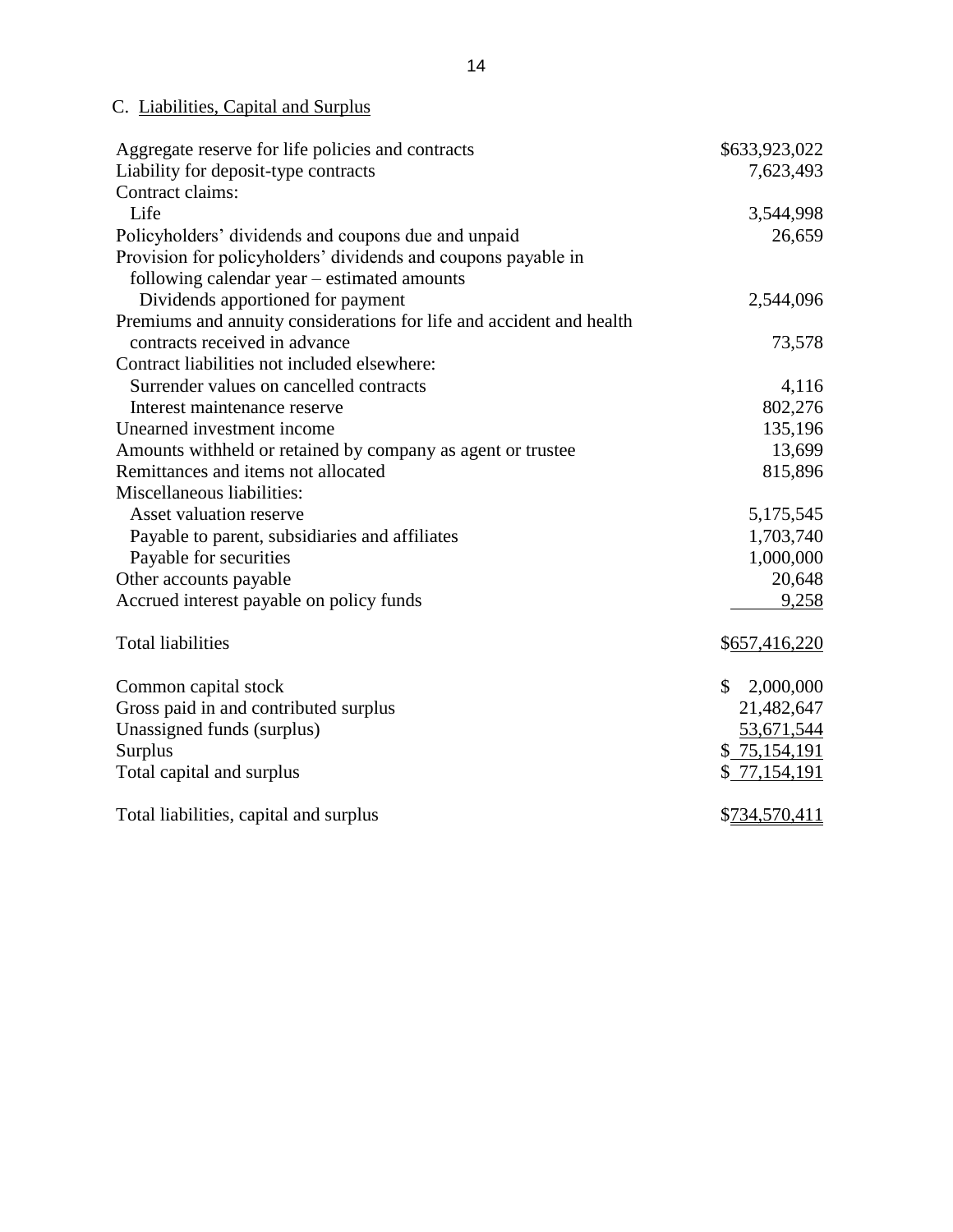D. Condensed Summary of Operations

|                                                            | 2014         | 2015         | 2016           |
|------------------------------------------------------------|--------------|--------------|----------------|
| Premiums and considerations                                | \$39,949,257 | \$37,685,934 | \$44,095,071   |
| Investment income                                          | 34,758,870   | 35,798,673   | 36,539,954     |
| Commissions and reserve adjustments                        |              |              |                |
| on reinsurance ceded                                       | 2,731,559    | 2,649,673    | 2,554,675      |
| Total income                                               | \$77,439,686 | \$76,134,281 | \$83,189,701   |
| Benefit payments                                           | \$35,139,833 | \$30,752,478 | \$36,114,152   |
| Increase in reserves                                       | 23,098,674   | 25,844,501   | 28,102,356     |
| Commissions                                                | 1,425,041    | 1,613,752    | $\theta$       |
| General expenses and taxes                                 | 6,969,826    | 7,919,157    | 9,269,452      |
| Increase in loading on deferred and<br>uncollected premium | 21,332       | 27,416       | 50,430         |
|                                                            |              |              |                |
| Fines and penalties                                        | 21,554       |              | 37             |
| <b>Total deductions</b>                                    | \$66,676,261 | \$66,157,304 | \$73,536,427   |
| Net gain (loss) from operations                            | \$10,763,425 | \$9,976,977  | \$9,653,274    |
| Dividends                                                  | 2,784,956    | 2,694,789    | 2,605,420      |
| Federal and foreign income taxes incurred                  | 2,778,844    | 2,578,175    | 2,135,718      |
| Net gain (loss) from operations                            |              |              |                |
| before net realized capital gains                          | \$5,199,625  | \$4,704,012  | \$4,912,136    |
| Net realized capital gains (losses)                        | 533,222      | (1,058,675)  | <u>798,141</u> |
| Net income                                                 | \$ 5,732,847 | \$3,645,338  | \$ 5,710,277   |

 The decrease in net income from 2014 to 2015 was primarily due to a net realized capital loss of \$1.6 million and a decrease in pre-tax operating income, while the increase from 2015 to 2016 was primarily due to a net realized capital gain of approximately \$1.85 million.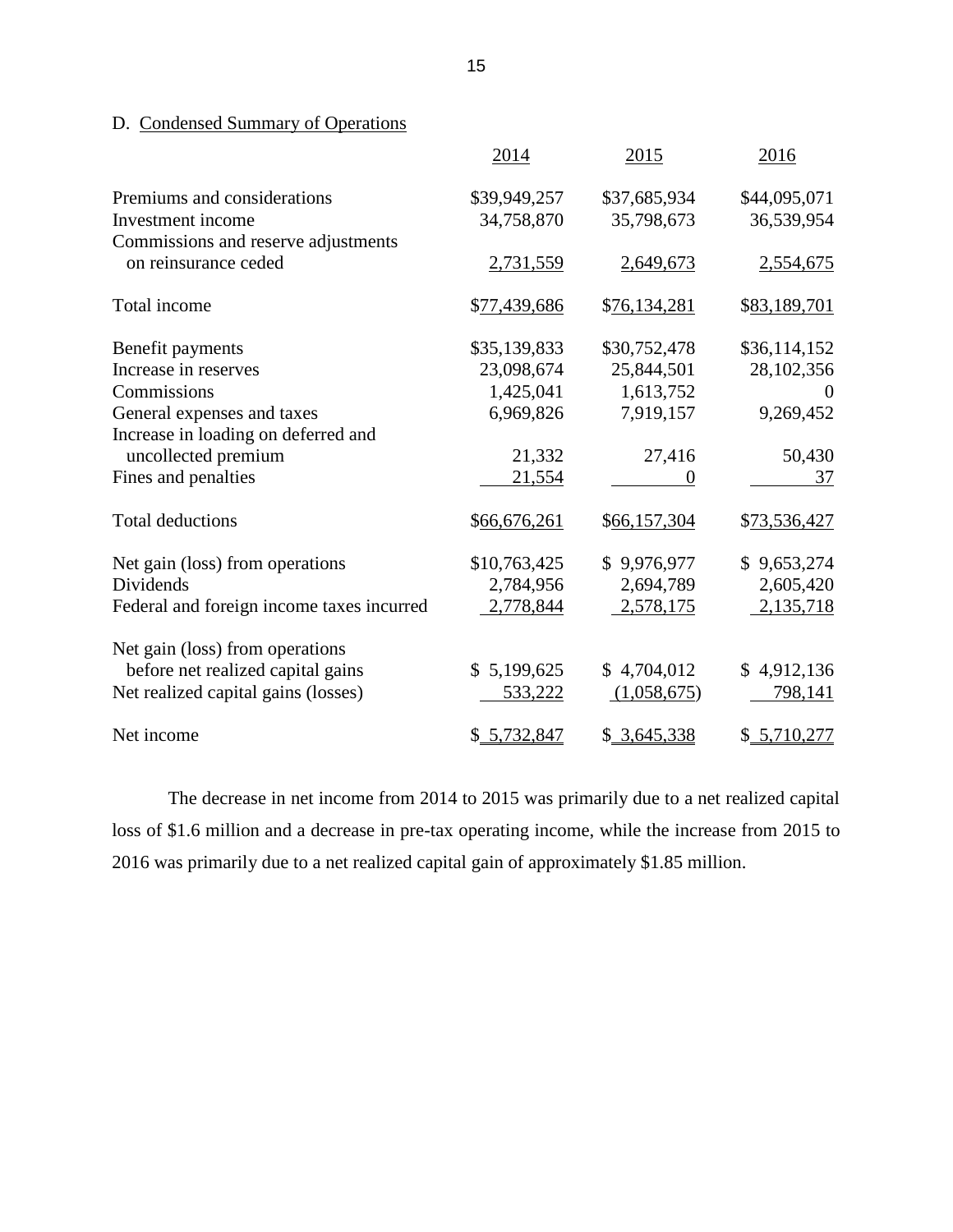## E. Capital and Surplus Account

|                                                 | 2014         | 2015         | 2016         |
|-------------------------------------------------|--------------|--------------|--------------|
| Capital and surplus, December 31, prior year    | \$62,885,071 | \$68,033,124 | \$72,498,367 |
| Net income                                      | \$5,732,847  | \$3,645,338  | \$5,710,277  |
| Change in net unrealized capital gains (losses) | 109,052      | 4,805        | $\theta$     |
| Change in net deferred income tax               | (46,375)     | 614,015      | (476, 122)   |
| Change in non-admitted assets and related items | (405, 075)   | 399,237      | 794,225      |
| Change in asset valuation reserve               | (242, 396)   | (198, 152)   | (1,372,556)  |
| Net change in capital and surplus for the year  | \$5,148,053  | \$4,465,243  | \$4,655,824  |
| Capital and surplus, December 31, current year  | \$68,033,124 | \$72,498,367 | \$77.154.191 |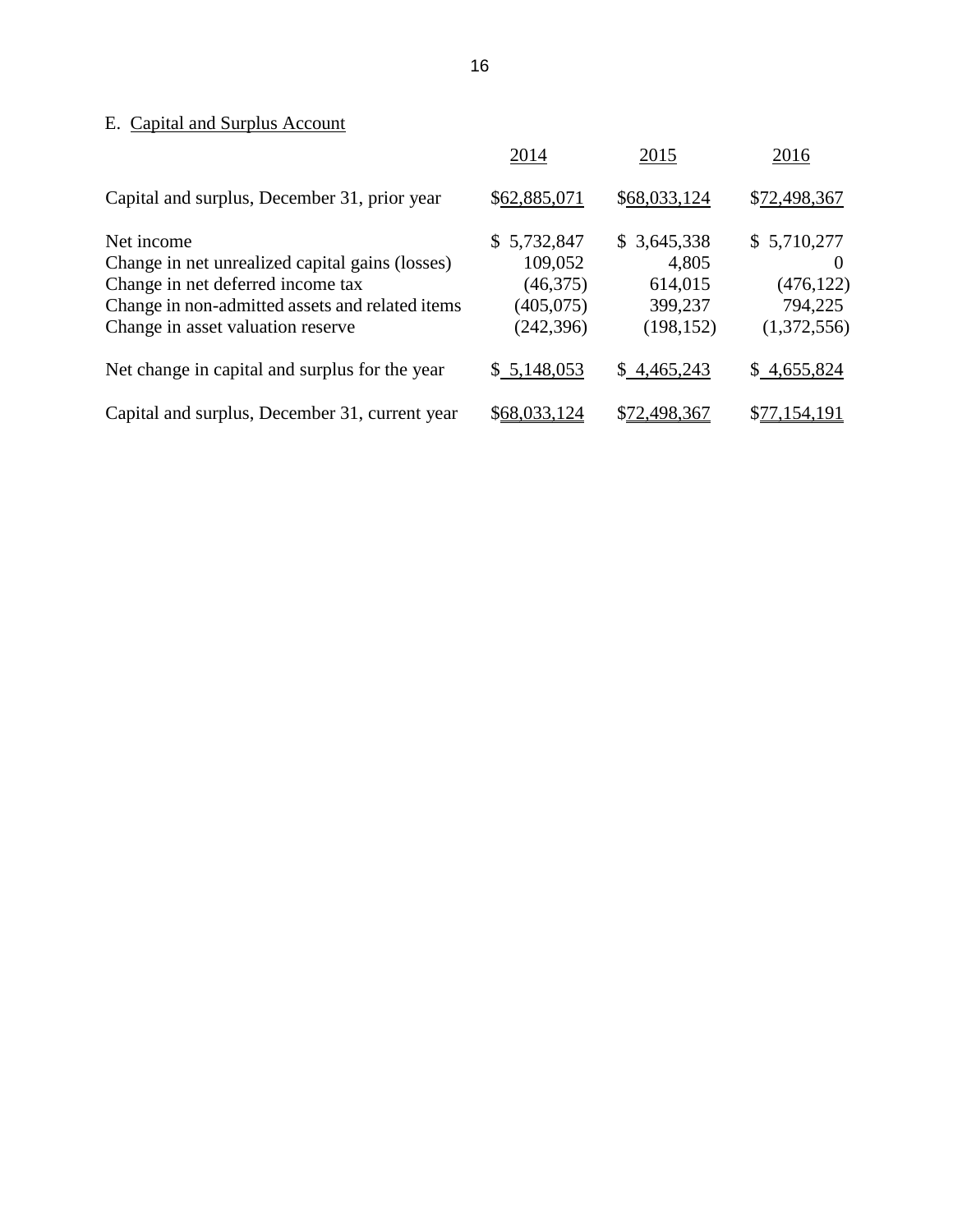Respectfully submitted,

Alea P. Talbert-Pence, CFE Examiner-In-Charge Risk & Regulatory Consulting, LLC

**STATE OF NEW YORK**  $\mathcal{E}$ )SS: COUNTY OF NEW YORK  $\lambda$ 

Alea P. Talbert-Pence, being duly sworn, deposes and says that the foregoing report, subscribed by her, is true to the best of her knowledge and belief.

 $00$ 

Alea P. Talbert-Pence, CFE

Subscribed and sworn to before me  $2018$ this  $\alpha$ day of Clebe **AUDREY HALL** NOTARY PUBLIC, STATE OF NEW YORK Registration No. 01HA6274900 Qualified in Kings County Commission Expires January 28, 2021